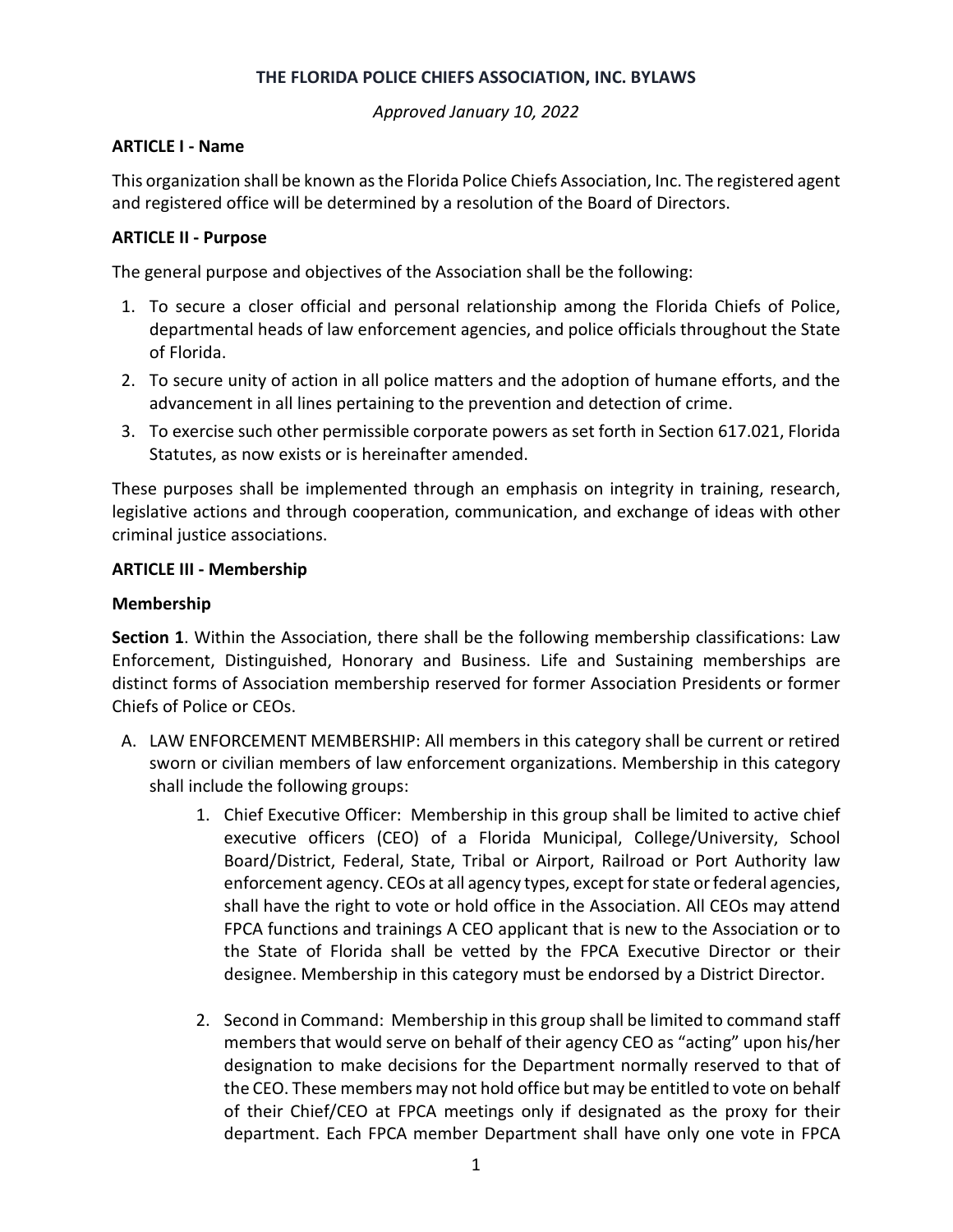business regardless of the number of FPCA members within the Department. Membership in this category shall be endorsed by an FPCA CEO member in good standing or a District Director.

- 3. Management: Membership in this group shall be for all sworn or civilian management positions within a law enforcement agency as approved by the agency CEO. This group of membership cannot vote or hold office in the Association but may participate in designated Association training programs. Each applicant for this membership shall be endorsed by an FPCA CEO or Second in Command Member of the Association in good standing
- 3. Law Enforcement Officers: Membership in this group shall be for any current law enforcement officer or any retired law enforcement officers from any agency in Florida or the United States. This group of membership cannot vote or hold office in the Association but may participate in designated Association training programs. Each applicant for this membership shall be endorsed by an FPCA CEO, Second in Command or Management Member of the Association in good standing
- 4. Professional Law Enforcement Staff: Membership in this group shall be for any currently employed civilian staff of a Florida law enforcement agency. This group of membership cannot vote or hold office in the Association but may participate in designated Association training programs. Each applicant for this membership shall be endorsed by an FPCA CEO, Second in Command or Management Member of the Association in good standing.
- 5. Associate: This membership shall consist of any person not eligible for other law enforcement categories, but who are qualified by training and experience in law enforcement activity or by other professional attainments in criminal justice sciences. This group of membership cannot vote or hold office in the Association but may participate in designated Association training programs. Each applicant for this membership shall be endorsed by either the FPCA Executive Director, an Executive Board Member or a District Director.
- B. LIFE MEMBERSHIP: Life membership is a form of law enforcement membership and shall be granted to all past, and immediate Past Presidents who have served more than six (6) months of their term in an active, functioning capacity and leave office in good standing and to other persons who have maintained continuous, or broken Active membership in the Association for a period that totals over twenty years. Life membership may also be granted to other law enforcement membership types who have provided outstanding and/or meritorious service to the Association if recommended by the Board of Directors and ratified by a two-thirds vote of the voting membership at the Annual Business meeting. Life memberships will be granted at the Mid-Winter or Annual Summer Conference. Life members shall have the right to vote but shall not be required to pay dues. This group can participate in all FPCA trainings.
- C. SUSTAINING MEMBER: CEO members of the Association who have retired or resigned in good standing from their agency from the position of Police Chief/Law Enforcement Agency Head in any city, town, village, or state in the United States may be accepted as SUSTAINING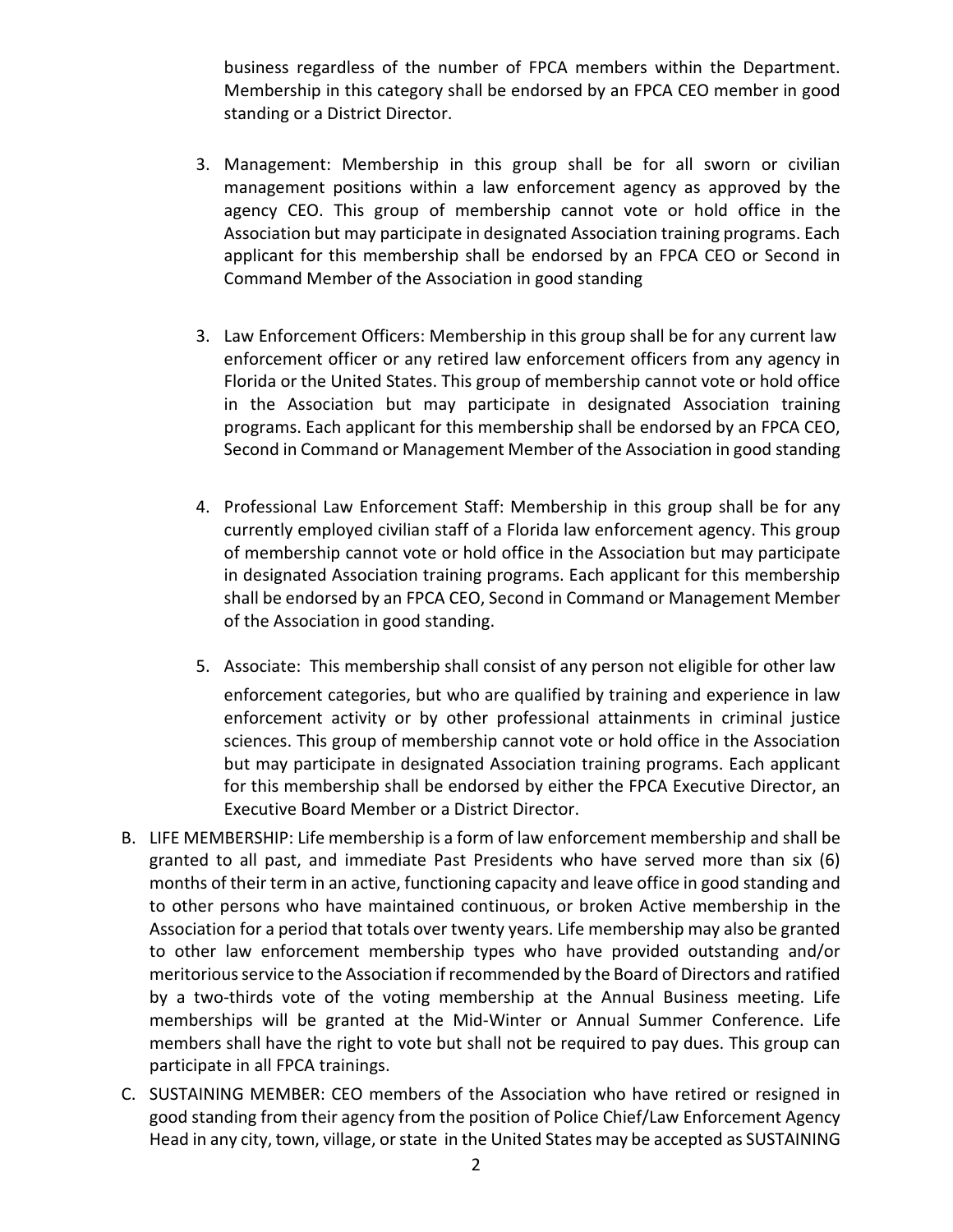members of this Association. Sustaining members shall have all the privileges of active members except that of voting and holding office. Each applicant for Sustaining membership shall be endorsed by a current CEO member of the Association in good standing. This group can participate in all FPCA trainings.

- D. DISTINGUISHED MEMBERSHIP: A DISTINGUISHED membership may be bestowed upon any person or organization that has made a significant contribution to the Association upon a recommendation by the Board of Directors and approval by the general membership at the Annual Business meeting. Distinguished members shall not be required to pay dues. This group of membership cannot vote or hold office in the Association but may participate in designated Association training programs.
- E. BUSINESS MEMBERSHIPS: All persons or businesses who are donors of funds to the Association for the purpose of advancing, improving, and bettering the law enforcement professional may be approved by the FPCA Executive Director to become BUSINESS Members of this Association under such rules as the Board may establish and approve. This group of membership cannot vote or hold office in the Association but may participate in designated Association training programs and events. There may be several categories of business members for dues purposes, to include small businesses, police suppliers, and executive corporate. Business memberships are restricted from voting or holding office within the Association. Upon approval of the FPCA Executive Director or the Board of Directors, members in this category may be approved to attend trainings. Business memberships, guidelines, and related dues may be established with the approval of the Board of Directors upon recommendation by the FPCA Executive Director.
- F. HONORARY MEMBERSHIP: This membership type is reserved for those individuals, not businesses, which support law enforcement but are not in the field. Such membership may be invited to specific FPCA functions but are restricted from attending most FPCA trainings, holding office, and voting.
- G. Active membership shall refer to any member whose membership dues are current and who is a member in good standing.

# **Section 2.**

All applicants for membership shall complete and sign the form of application provided by the Association and submit the application to the FPCA Membership Manager or other position as identified by the FPCA Executive Director. Such application shall include an agreement by the applicant to abide by the Association's Code of Ethics. Prospective applicants may be vetted by the FPCA Executive Director, and any identified concerns will be referred to the Professional Standards Committee (see FPCA Code of Ethics) for review. The Association may, pursuant to a majority vote of the Board of Directors, reject any application for prior violations of the Association's Code of Ethics or Code of Conduct.

### **Section 3.**

Annual dues for all classes of membership shall be due and payable as established by the Board of Directors. The amount of dues will be established by the Board of Directors and ratified by a majority vote of the general membership at the Annual Business meeting.

### **Section 4.**

Membership in the Association can be terminated based upon any of the following: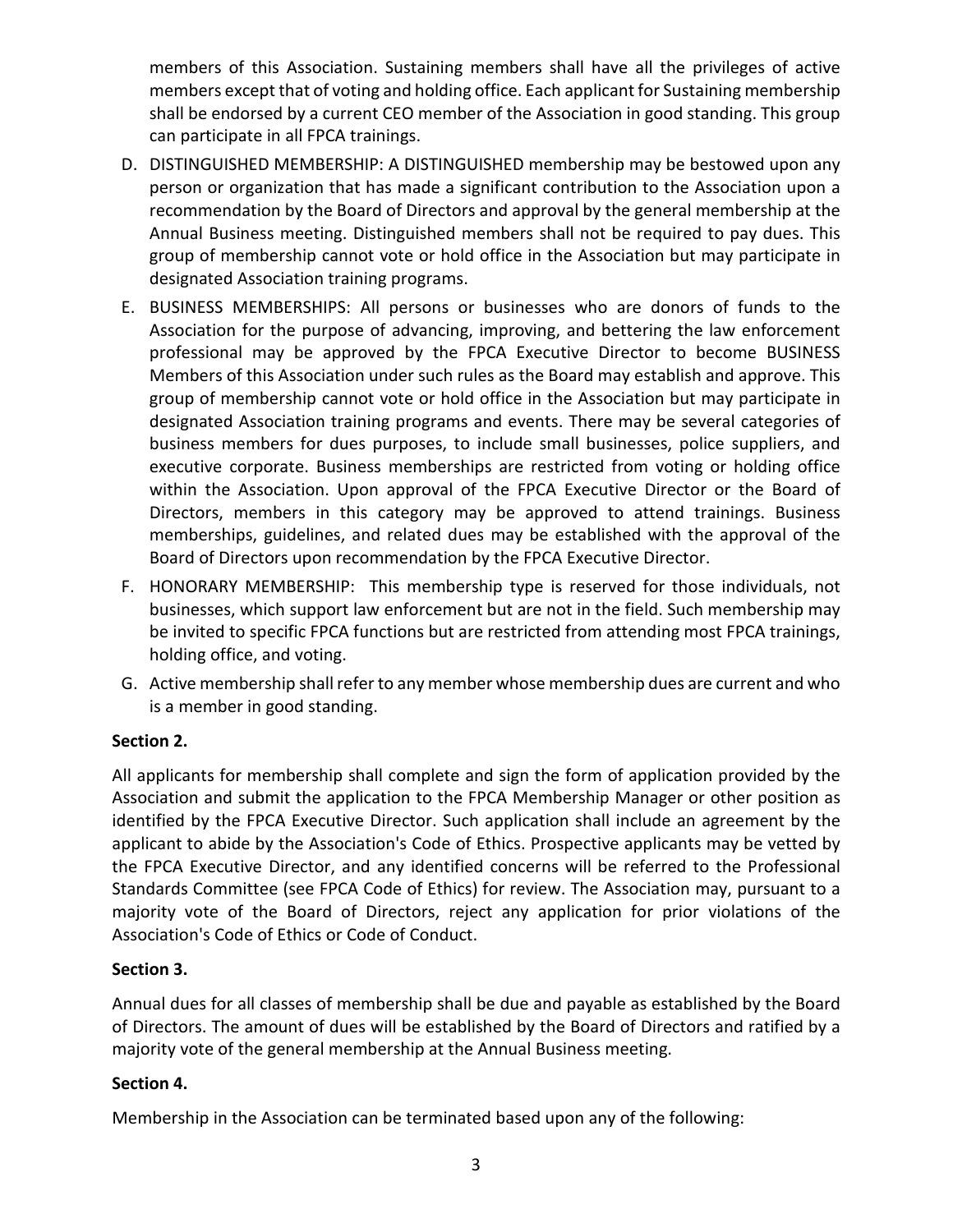- A. When any member shall be in default of dues for a period of sixty (60) days from the beginning of the period for which such dues become payable, the member becomes delinquent and ceases to be entitled to any of the benefits of the Association until such dues are paid.
- B. Any member may resign from the Association by submitting a written resignation to the Secretary. Such resignation shall be effective as of the date received by the Association, unless said resignation specifies another date.
- C. Members of any classification may be removed from membership for cause by a two-thirds vote of the Board of Directors. For any cause, other than non-payment of dues, removal shall occur only after the member against whomever the complaint was made, has been advised of the complaint and has been given reasonable opportunity for defense; and such member, if removed, may appeal the decision of the Board of Directors at the next general meeting of the Association, providing that notice of intent to appeal is submitted to the President at least ten (10) days in advance of the meeting. The Board of Directors shall be empowered to order suspension of any members upon receipt of a verified complaint of misconduct. The complainant and the member shall be notified of the final action taken by the membership of the Association.

## **ARTICLE IV - Officers**

## **Section 1.**

The Officers of the Association shall consist of a President, First Vice President, Second Vice President, Third Vice President, Past President-at-Large, Secretary/Treasurer, a Director from each district, and the immediate Past President. These officers shall be designated as the Board of Directors. All officers, except for the Past President at Large, must be, and remain, active chief executive officers of a Florida Municipal, College/University, School Board/District, Tribal, Airport, Railroad or Port Authority law enforcement agency during the term of their office. Notwithstanding Article IV section six (6), except for the office of District Director, SACOP Representative and Secretary/Treasurer, each officer shall serve a one- year term of office. Officers appointed by the President, the Secretary/Treasurer and District Director may serve more than one term in office.

- A. Qualifications: All candidates for elected office must be an active chief executive officer of a Florida Municipal, College/University, School Board/District, Tribal or Airport, Railroad or Port Authority law enforcement agency and a FPCA member in good standing. Except for the office of District Director, all candidates for elected office must have served a minimum of one (1) year on the Board of Directors or two (2) years as chair of a standing committee prior to the date of election. All candidates for District Director must have served a minimum of one (1) year as an active FPCA member in good standing prior to the date of election.
- B. Declaration Period: The declaration period for a candidate seeking an elected office on the Executive Committee, who is not already ascending through the Chairs, will be September 1st to December 31st of each year. The declaration for office shall be made by sending written notification of one's intent to run for a specific office to the Executive Director of FPCA. If all candidates for an office withdraw after the declaration period has passed, there will be an additional one-month declaration period announced. If a candidate void occurs within one month of the election, nominations from the floor, at the Summer Conference business meeting, shall be permitted to fill vacant offices once existing officers have ascended per Article IV Section 6.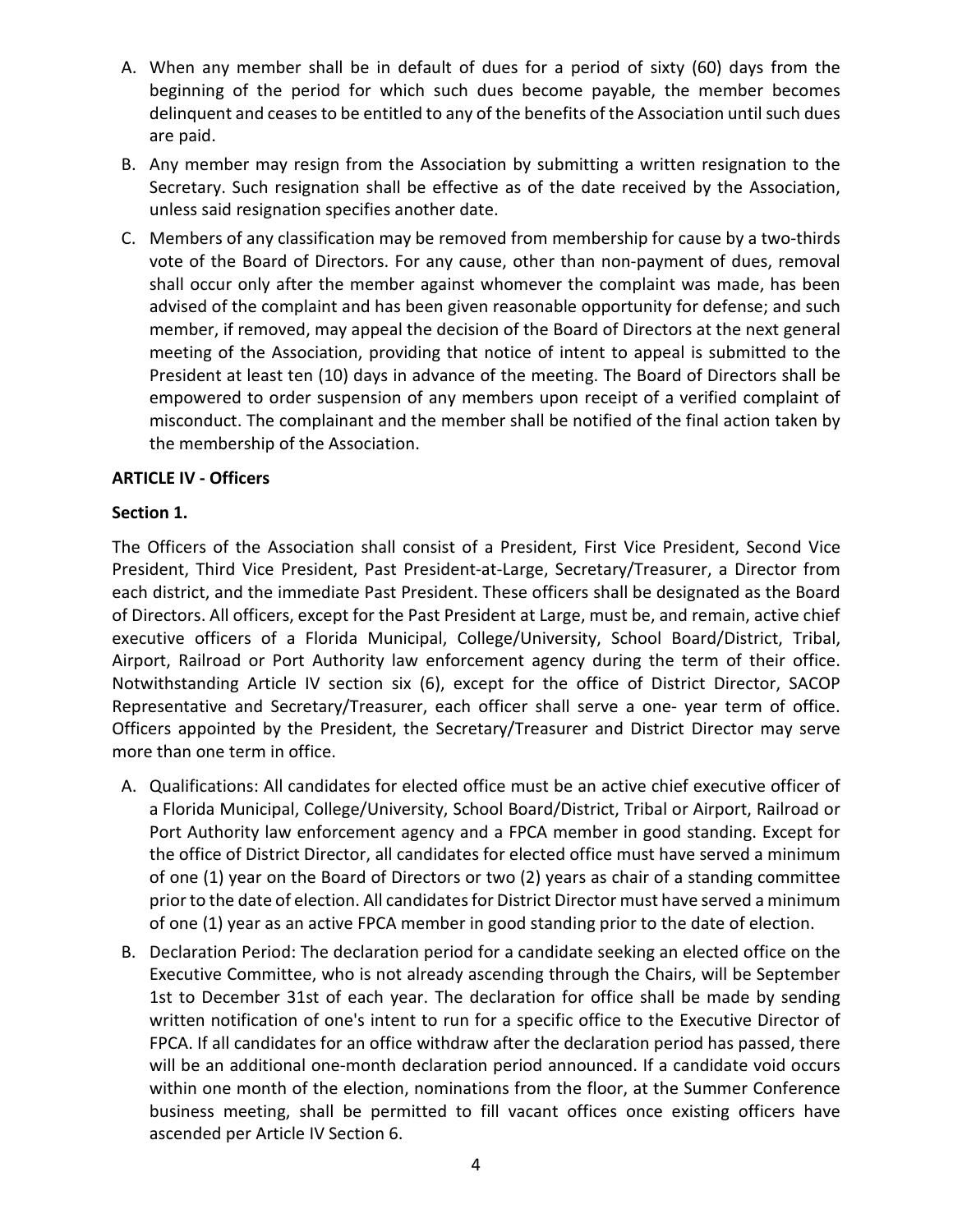## **Section 2.**

The Executive Committee shall consist of the President, the Vice Presidents, Secretary/Treasurer, the Executive Director, the immediate Past President, the Past President-at-Large, and, as a nonvoting member, the Parliamentarian. The Executive Committee shall have the general supervision of the affairs of the Association between regular business meeting, fix the hour and place of meetings, make recommendations to the Association, set the criteria for consideration and selection of all FPCA awards, shall cause an audit to be performed on an as needed basis, and shall perform such other duties as are specified in these bylaws. The Executive Committee shall be subject to the orders of the Association, and none of its acts shall conflict with action taken by the Association.

## **Section 3.**

A Nominating Committee shall be established and shall consist of all Past Presidents of the Association. The Past President at Large will serve as chair of this committee. These members shall meet prior to the business meeting at the Annual Summer Training Conference to nominate candidates for the offices to be filled for the next year. The Nominating Committee Chair shall report the committee's recommendations to the general membership at the business meeting during the Annual Summer Training Conference.

### **Section 4.**

The officers shall be elected at the business meeting during the Annual Summer Training Conference at a time and place published in the conference program.

### **Section 5.**

No member shall hold more than one office at a time. The President and Vice Presidents shall serve a single term in the same office.

### **Section 6.**

In the event a vacancy occurs in the office of President, First or Second Vice President, the position will be immediately filled by the next highest-ranking Vice President. In the event a vacancy occurs in the office of Third Vice President it shall remain vacant until the next election. In the event a vacancy occurs in the office of Secretary/Treasurer, the President shall appoint an active chief executive officer to serve for the remainder of the term. If the immediate past president is unable to serve, the preceding past president shall fill that position for the remainder of the term of office. The occurrence of more than one vacancy shall constitute an extraordinary circumstance requiring immediate action to permit the continued governance of the Association. In the event of such an extraordinary circumstance, the President shall appoint an active chief executive officer or Past President to each vacant position to temporarily serve for the remainder of the term. Members appointed under this provision must declare their intent to seek elected office within the Declaration Period set forth in Article IV, Section 1(B). If the temporary appointment is made outside of the Declaration Period, the temporarily appointed officers shall declare his or her intention to seek elected office within 30 days of appointment in the form and manner specified in Article IV, Section 1(B). Nothing contained in the extraordinary circumstance's appointment process is intended to supplement or otherwise modify the normal election process. If a vacancy occurs in a District Director position, the President shall appoint an active chief executive officer from that District to serve for the remainder of the term.

### **Section 7.**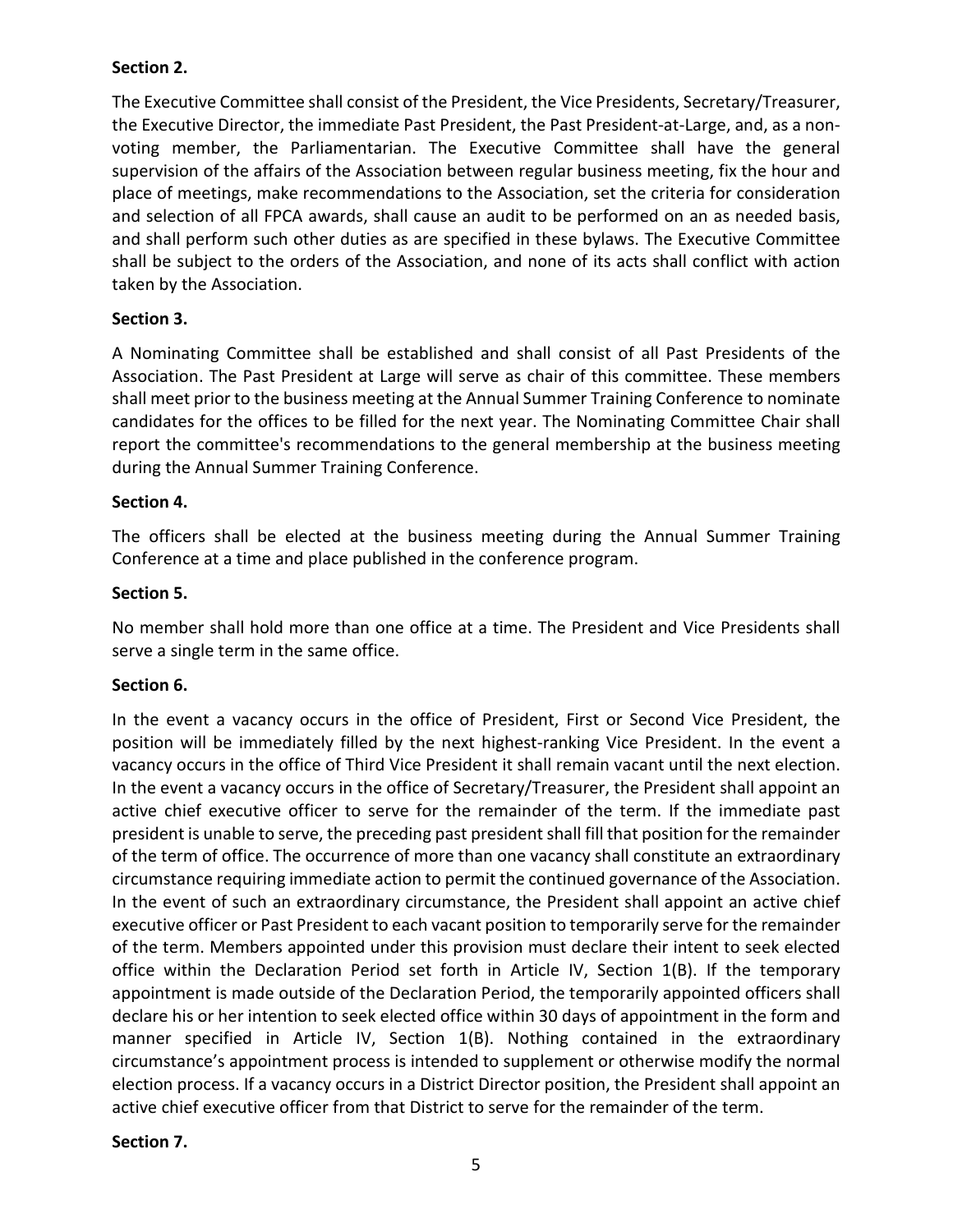An Officer or Director may be removed from office, for due cause, by action of a two-thirds majority of the Board of Directors. Cause for removal will be specified in writing, with a copy placed in the minutes and a copy to the affected person. The removed Officer or Director has the right to appeal to the voting membership at a closed meeting during the Midwinter or Summer Training Conference. An Officer or Director may be removed from office in the event of any unexcused absence from a duly noticed Board meeting.

# **Section 8.**

The duties of the officers shall be as follows:

- A. **President:** The President shall be the principal executive officer of the Association and shall in general, supervise and control all the business and affairs of the Association, as the representative of the Board of Directors and general membership. He shall preside at all meetings of the members, the board of Directors, and the Executive Committee. He may sign, with the Executive Director or any other proper officer or agent of the Association, who has been authorized by the Board of Directors, any deeds, mortgages, bonds, contracts, or other instruments which the Board of Directors have authorized to be executed, except in cases where the signing and execution thereof shall be expressly delegated by the Board of Directors, by these bylaws, or by statute to some other officers, or agent of the Association; and in general shall perform all duties incident to the Office of President and such other duties as may be prescribed by the Board of Directors from time to time.
	- 1. **Strategic Plan:** During the annual Fall quarterly meeting of the Board of Directors, the President will initiate Board review of the Association's adopted Strategic Plan for the purpose of revising the plan as deemed appropriate by the Board.
	- 2. **Revisions:** The Strategic plan with its revisions approved by the Board during the fall Board meeting, will be announced by the President to the general membership for adoption, at each Mid-Winter Conference. Revisions to the strategic plan can be discussed and considered at any other meeting of the Board of Directors and approved at the following meeting as determined by the President.
- B. **Vice Presidents:** In the absence of the President, the First Vice President shall perform the duties of President. In the absence of the President and First Vice President, the Second Vice President shall perform the Duties of the President. In the absence of the President, First Vice President, and Second Vice President, the Third Vice President shall perform the duties of President, and when so acting they shall have all the powers of, and be subject to, all the restrictions on the President. Any Vice President shall perform such other duties as may be assigned by the President or by the Board of Directors.

# C. **Secretary/Treasurer:**

1. The Secretary/Treasurer shall serve a two (2) year term of office and stand for reelection in even-number calendar years. The Secretary shall keep the minutes of the meetings of the members and of the Board of Directors in one or more books, provided for the purpose; see that all notices are duly given in accordance with the provision of these bylaws or required by law, be custodian of the Corporate records and of the seal of the Corporation; and see that the seal of the Corporation is affixed to all documents, the execution of which on behalf of the Corporation under its seal is duly authorized in accordance with the provisions of these bylaws; keep a register of the post office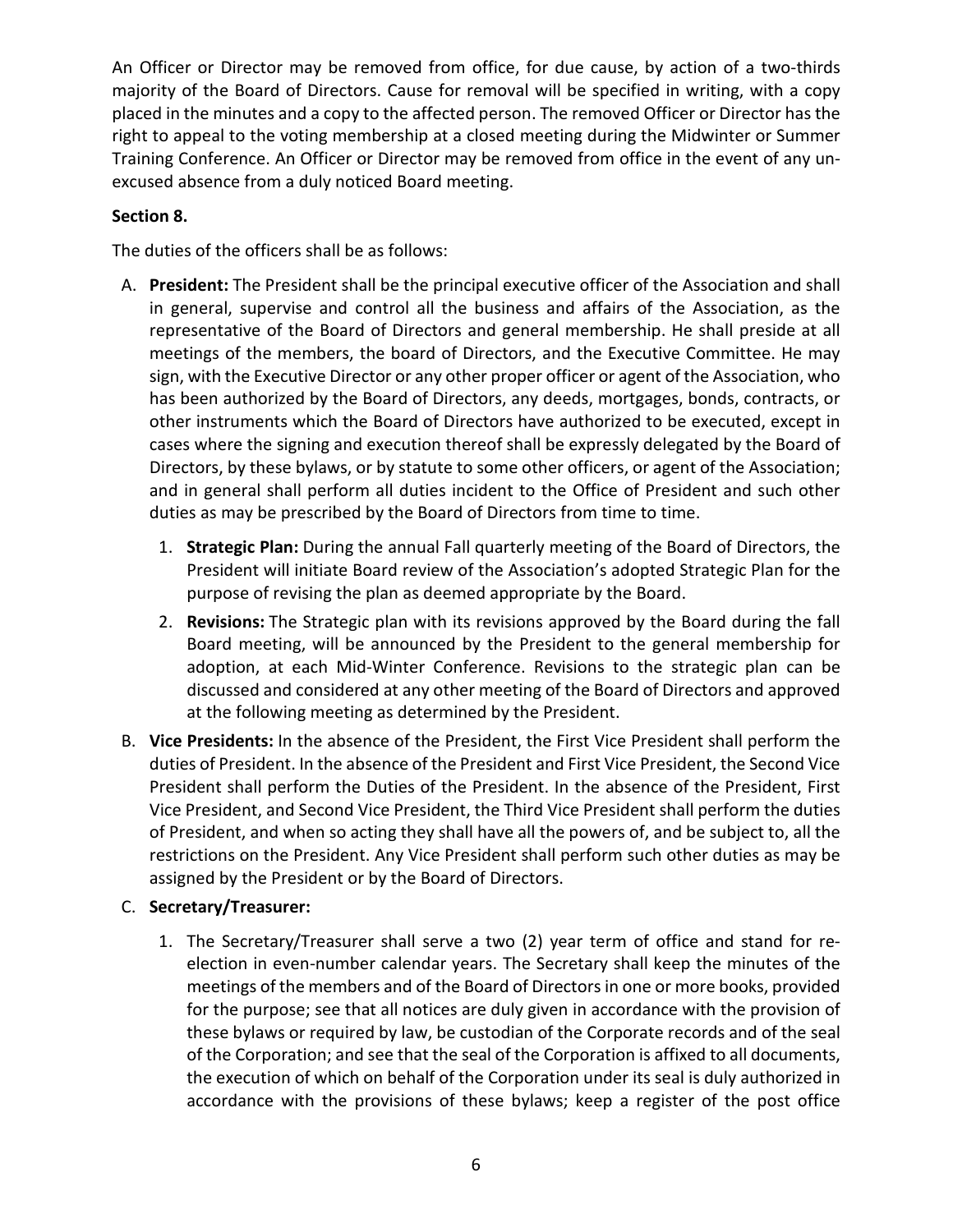addresses of each member which shall be furnished to the Secretary by such member; and in general perform all duties incident to the Office of Secretary.

2. The Treasurer shall have charge and custody of, and be responsible for, all funds and sureties of the Association; receive and give receipts for monies due and payable to the Association from any source whatsoever, the deposit of all such monies in the name of the Association in such banks, trust companies, or other depositories as shall be selected in accordance with the provisions of these bylaws; and in general perform all the duties incident to the Office of Treasurer. The Treasurer will ensure that all finances are processed in accordance with the following:

> A. Each check and draft or other orders for payment of money, notes, or other evidences of indebtedness issued in the name of the Association, shall require two (2) signatures which can be any of the following: the President, the Secretary/Treasurer, the Executive Director, Operations and Finance Manager or the Membership and Conference Manager as determined by the FPCA Executive Director. The use of facsimile signatures shall be prohibited.

> B. All funds of the Association shall be deposited from time to time to the credit of the Association in such banks, trust companies, or other depositories as the Executive Director and/or Executive committee may elect.

> C. The Board of Directors may accept on behalf of the Association, any contributions, gift, bequest, or device for the general purpose of the Association.

- D. **Immediate Past President:** The role of the immediate Past President is to act as a mentor and advisor to both the FPCA President and all members of the Board of Directors. The immediate Past President will conduct a transition meeting with the incoming President to discuss current unresolved business that the incoming President will inherit. He or she will perform any duties or responsibilities assigned to him or her by the President. The immediate Past President has full voting rights.
- E. **Past President-at-Large:** The President shall make an annual appointment of a Past President of the association to serve on the Executive Committee. The Past President-at-Large will provide a historical perspective to issues that are under consideration by the Board. The Past President-at-large shall liaison with and chair the Past President's Committee to ensure accurate narrations of current association activities are included in the association's historical record. The Past President- at-Large shall serves as an ex officio officer.
- F. **District Director:** District Directors shall conduct business of the Association as the Board of Officers. District Directors shall represent the law enforcement interests of both the Association and membership from their respective geographic districts to The Board. Directors are the primary liaison between The Board of Directors and District members. They are responsible for conveying association business to their respective membership in a timely manner as well as communicating their district's issues to the Board for consideration. Directors shall participate in all Board meetings scheduled by the President which includes both the Winter and Summer conferences.
	- 1. **The District Director is required to submit a written report to the President, in advance of any duly scheduled board meeting, outlining occurrences within**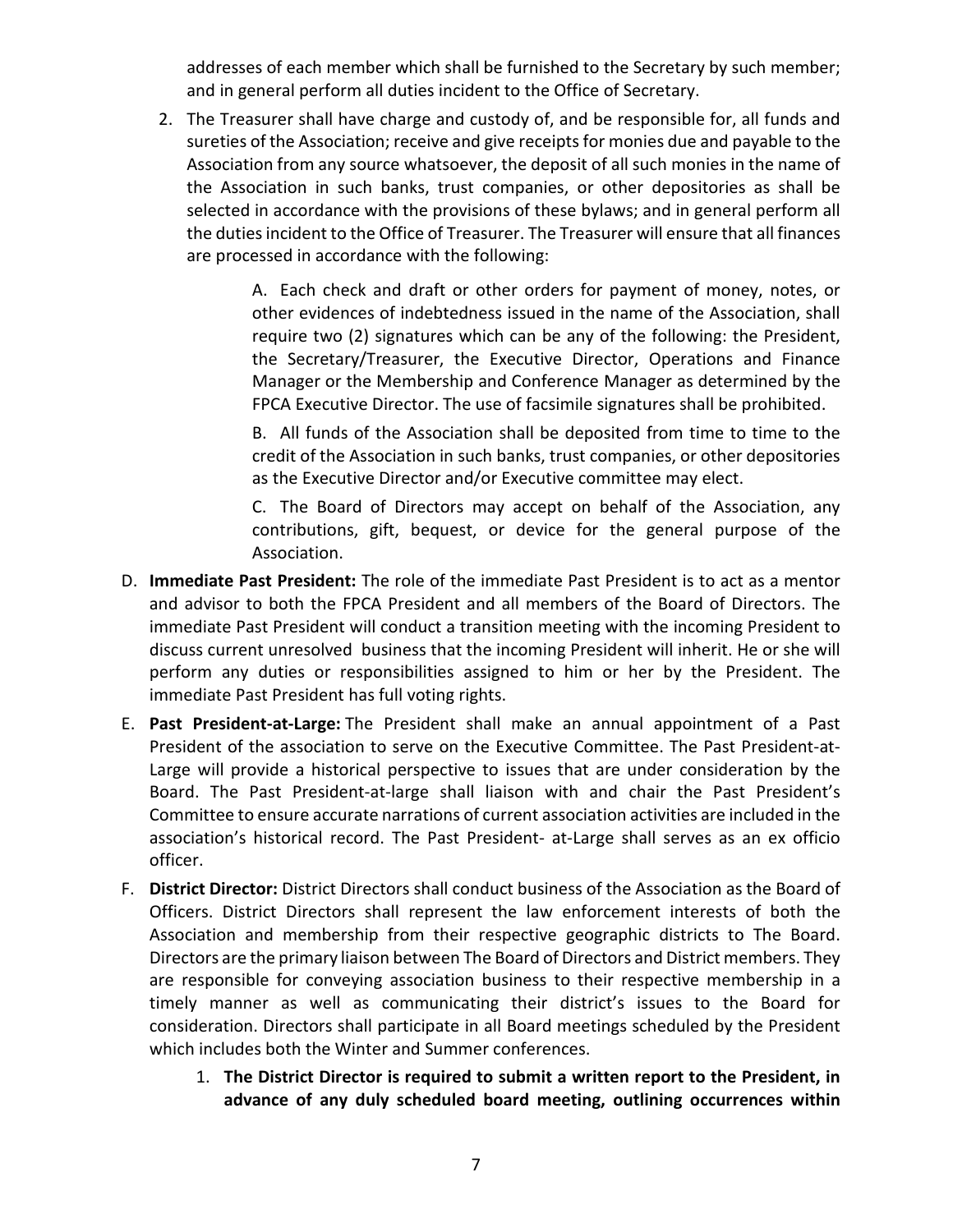# **his/her respective district whenever both he/she and the Alternate Director will be absent.**

- G. **Executive Director:** The Executive Director appointed by the Board of Directors is the agent and administrative manager for the Corporation. The Executive Director is a representative of the Corporation as specifically delegated by the Board of Directors through the President of the Corporation. As administrative manager, the Executive Director shall be the immediate manager and supervisor of all employees, subcontractors, or part-time staff whose position is authorized by the Board of Directors or Executive Committee. The Executive Director, in consultation with the President, has the authority to hire and terminate employees. The activities and authority of the Executive Director will be controlled by these bylaws, and by a set of policies, rules, regulations, and guidelines approved by the Board of Directors.
- H. **SACOP Representative:** From the Board of Directors the President shall designate a member to serve as the FPCA representative to the State Association of Chiefs of Police (SACOP). The Board of Director member chosen to serve in this position must be an active member in good standing within the International Association of Chiefs of Police (IACP) and must agree to represent FPCA at the regional and annual business meetings and conferences of SACOP/IACP. Travel to these meetings will be at FPCA expense. To ensure continuity in representation at the national level, the FPCA SACOP Representative shall agree to a term of no less than 3 years. At the conclusion of a 3-year term, the current FPCA President may choose to designate a new Board of Directors member to serve as the SACOP Designee or ask the incumbent to serve one additional full term or partial term. The maximum term for any member serving as the SACOP Representative is a total of 6 years.

### **ARTICLE V - Meetings**

#### **Section 1.**

The Association shall hold two (2) regular meetings. The Annual Business meeting shall be held in conjunction with the Annual Summer Training Conference and a Winter meeting will be held in conjunction with the Midwinter Conference.

#### **Section 2.**

Meetings of the Board of Directors shall be held in conjunction with the Annual Summer Training Conference and the Midwinter Conference. Board meetings shall also be held in the fall and spring months as called by the President. Special meetings of the Board of Directors may be called by or at the request of the President or by one-third of the members of the Board of Directors.

#### **Section 3.**

The President may call, as necessary, a special business meeting of the Association at the Midwinter Conference. Other special meetings of the members may be called by either the President, a majority of the members of the Board of Directors, or by not less than 1/10 of the members having voting rights.

#### **Section 4.**

Written notice of a business meeting held at the Midwinter Conference shall be noticed at the conference registration desk. Written notice stating the place, day, and hour of any meeting of the members shall be sent to each member not less than ten (10) days prior to the meeting.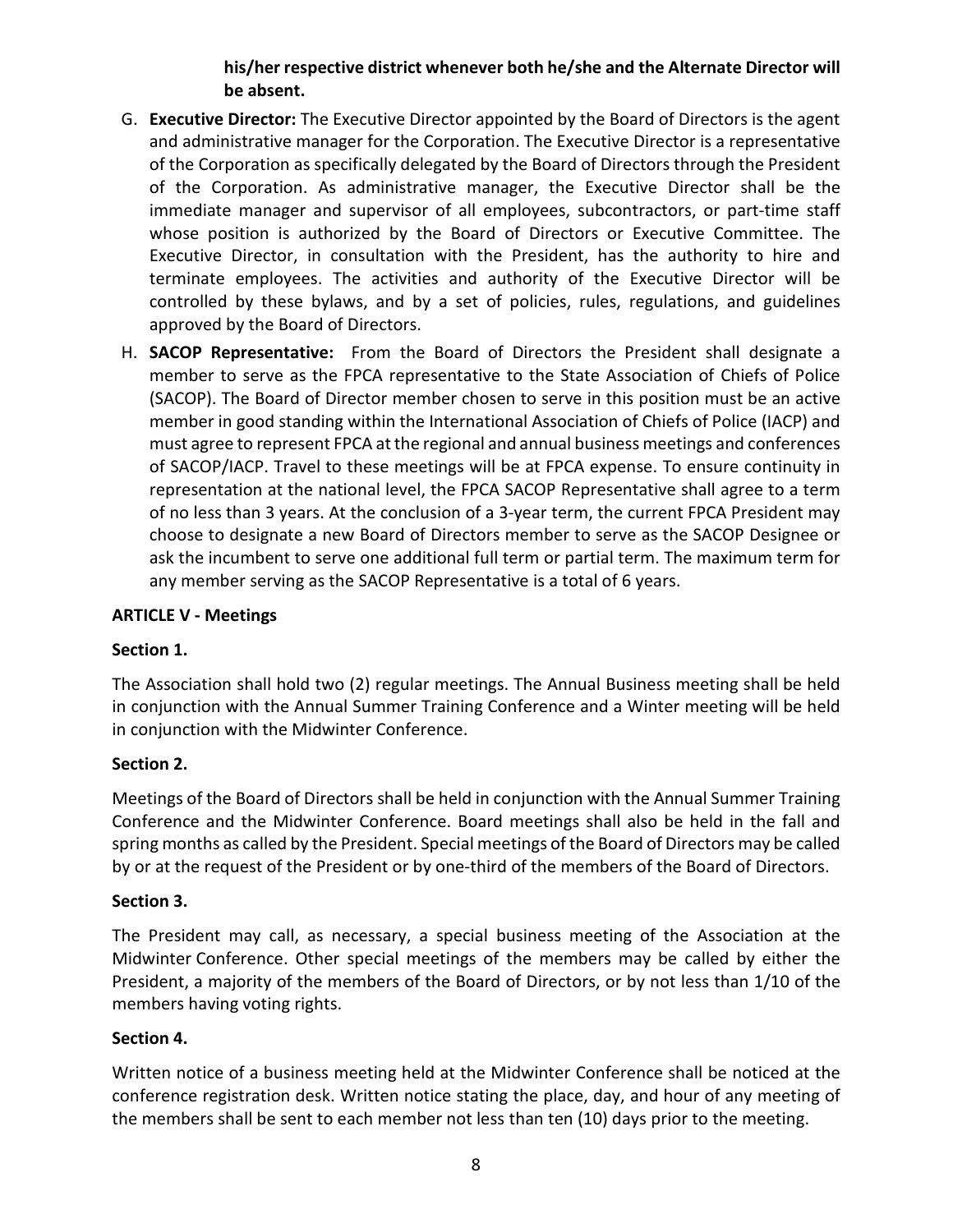## **Section 5.**

A quorum shall consist of a majority of the total number of voting members in attendance at any designated meeting of the Association.

### **ARTICLE VI - District Directors**

### **Section 1.**

The State of Florida will be divided into Districts as established by the Board of Directors. Each District will nominate an active chief executive officer of a Florida Municipal, College/University, School Board/District, Tribal or Airport, Railroad or Port Authority law enforcement agency within the district and recommend the candidate to the Nominating Committee. The candidate must remain active during the term of their position as a District Director.

#### **Section 2.**

District Directors are voting members of the Board of Directors.

- 1. District directors shall stand for election or re-election every two years. Directors representing odd-numbered districts shall be elected during the Annual Business meeting of odd-numbered calendar years; directors representing even-numbered districts shall be elected during the Annual Business meeting of even-numbered calendar years.
- 2. Each District Director shall select an alternate who must be from the same district. The alternate shall meet the same requirements as listed in Article IV, Section 1 (1). The Director must submit the name of his alternate in writing to the President. An alternate may only replace an elected Director if the Director has a formally excused absence by the President from a duly noticed meeting of the Board of Directors. The alternate will have full voting rights on the Board in the absence of the Director.

### **ARTICLE VII - Association Staff**

#### **Section 1.**

The Board of Directors may approve the employment of such staff as recommended by the Executive Director in the annual budget or as approved in any meeting of the full Board of Directors to manage the day-to- day operations of the Association.

#### **Section 2.**

The duties of the Association staff member(s) shall be detailed in the job descriptions approved by the Board of Directors.

#### **Section 3.**

The Association Executive Director shall report to and consult with the President between meetings of the Board of Directors.

### **ARTICLE VIII - Committees**

### **Section 1.**

In addition to the Executive and Nominating Committees, the Association has established the following standing committees and enumerated their basic responsibilities: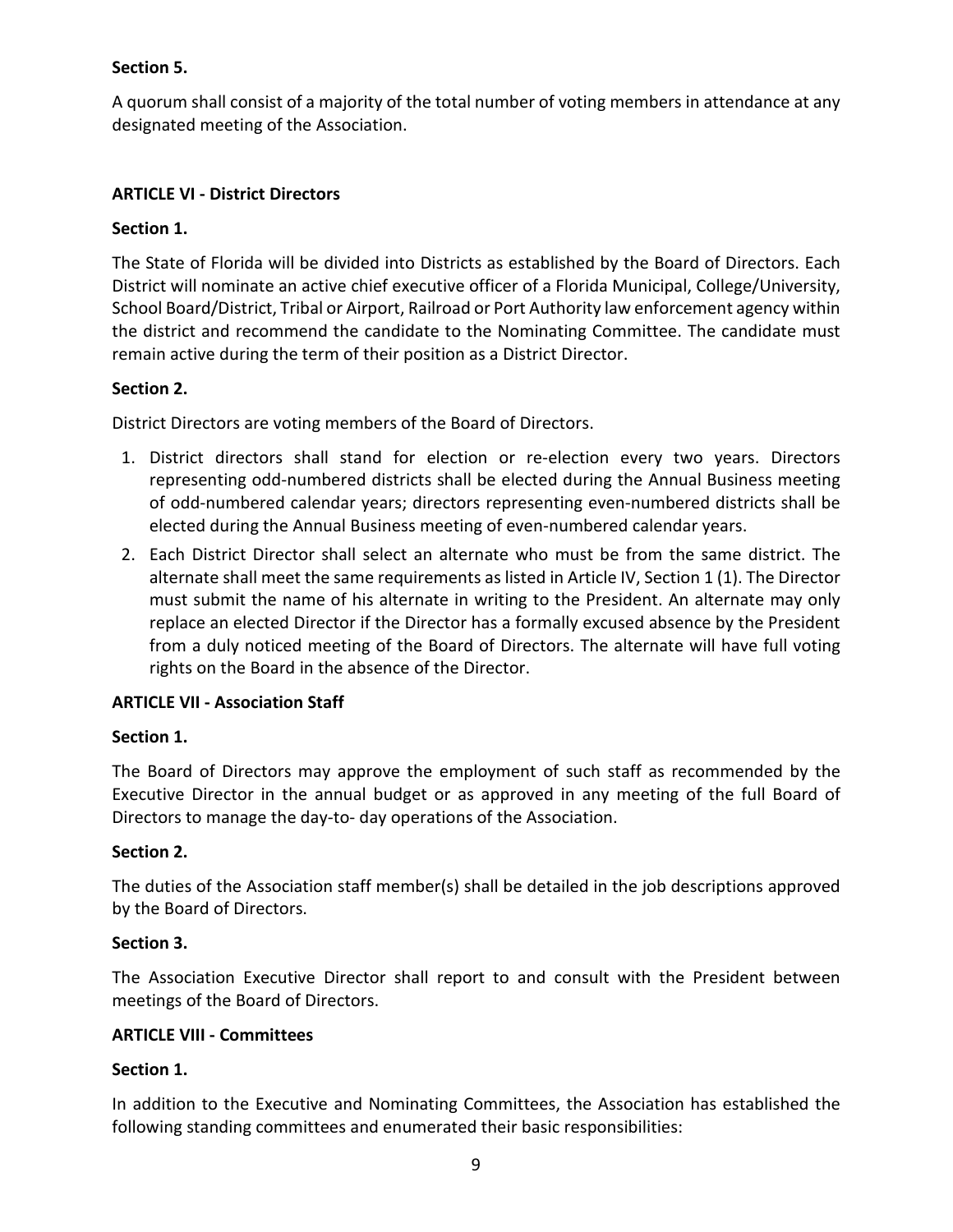- A. Awards Committee Evaluates nominees for the Lee McGehee (Police Officer(s) of the Year), Rocky Pomerance (Excellence in Policing), Public Private Partnership Committee, Outstanding Chief Executive Officer of the Year, Outstanding Command Officer of the Year, and Lifesaving awards, Florida Law Enforcement Hall of Fame awards and makes recommendations to the Executive Committee.
- B. Highway Safety Committee Exercises oversight in all Traffic Safety matters coming before the Association and makes recommendations regarding traffic related legislation, issues, and programs to the Board of Directors.
- C. Legislative Committee Exercises oversight in all legislative matters, develops and recommends a legislative agenda to the Board of Directors, and assists in lobbying activities on behalf of the Association.
- D. Past Presidents Committee Meets/confers as necessary to provide input and an historical perspective in decision making and serves as advisors to the President and Board of Directors. Evaluates nominees for the Wall of Honor and makes recommendations to the Executive Committee.
- E. Public Private Partnership Committee Enhances the relationship between the law enforcement community and the private security sector and makes recommendations to the Board of Directors and General Membership providing information to enhance community safety.
- F. Professional Standards Committee With input from members of the Association, assists in the development and evaluation of all educational programs; oversees and facilitates the Executive Search Program, with an interest in maintaining the quality of police management in Florida; reviews and recommends deletions, changes and/or additions of the Bylaws to the Board of Directors and members; and, at the direction of the Board of Directors, reviews complaints of ethical misconduct, determines facts, and reports findings to the Board.
- G. University/Education Chiefs Committee The University/Education Chiefs Committee exercises oversight in all K-12 and University campus security and safety matters. Makes recommendations to the Board regarding campus safety related legislation, issues, and programs. Acts as a clearinghouse on technological issues and recommends technology training programs to the Board of Directors.
- H. Airport Chiefs Committee The Airport Chiefs Committee exercises oversight in all aviation related matters. They make recommendations to the Board regarding any aviation related legislation, issues, and programs. Acts as a common point of communication and networking for those with specific interest in aviation law enforcement.

### **Section 2.**

The President shall have the authority to appoint all committees not set by the Bylaws and create ad hoc committees as necessary, from the Board of Directors or the membership at large. The President shall serve as an ex-officio member of all committees except the nominating committee.

# **Section 3.**

Each member of a committee shall continue as such until the next Annual meeting of the members of the Association and until his successor is appointed, unless the Committee shall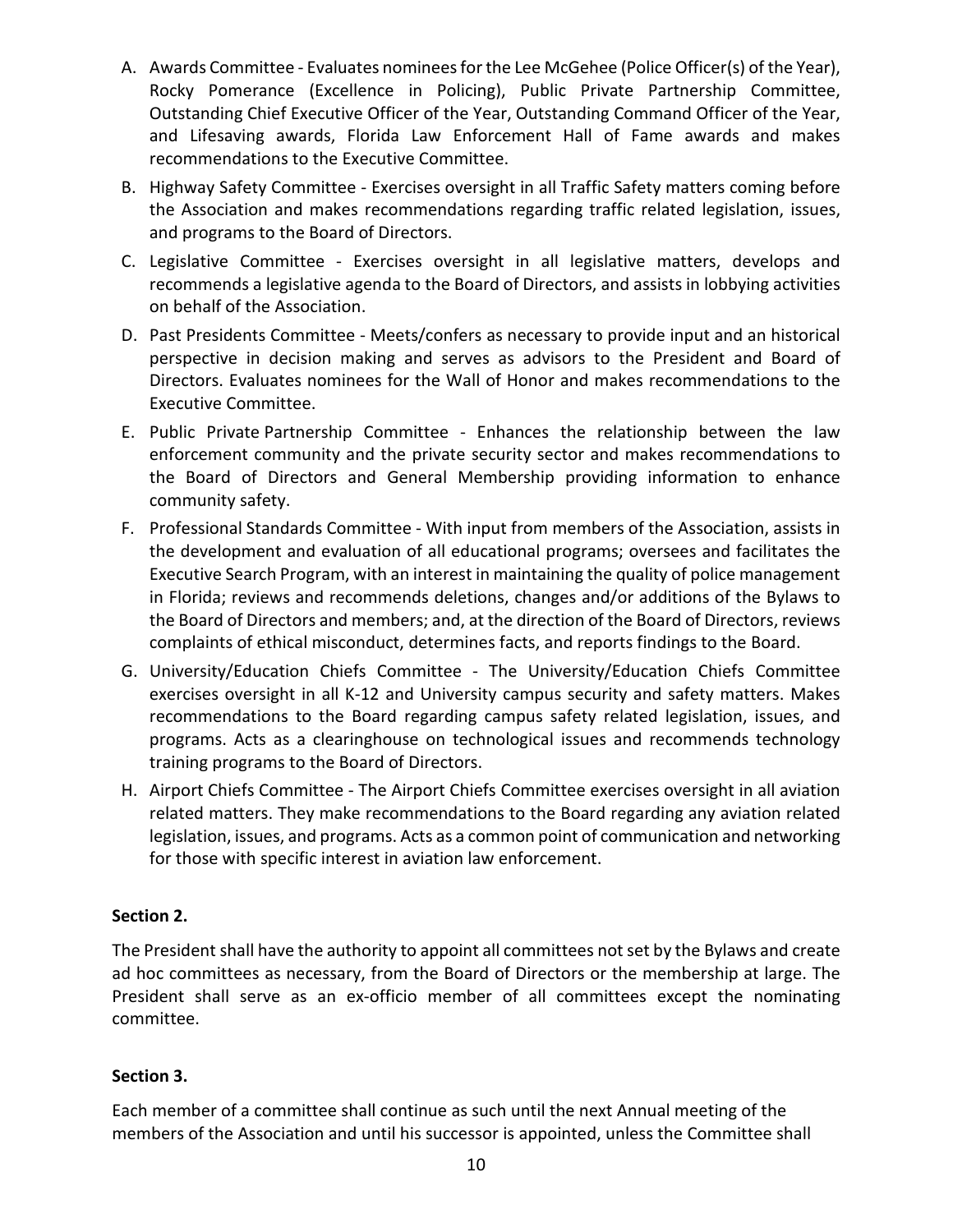sooner be terminated, or unless such member be removed from such Committee, or unless such member shall cease to qualify as a member thereof. Each member of a committee must be a member in good standing of the Association.

### **Section 4.**

The President shall appoint the Chairperson and Vice-Chairperson of each committee.

#### **Section 5.**

Vacancies in the membership of any committee may be filled by appointment made in same manner as provided in the case of original appointments.

#### **Section 6.**

Unless otherwise provided, a majority of the whole committee shall constitute a quorum.

#### **Section 7.**

Committee Chairpersons shall provide a written report of Committee activities, recommendations for Board action, etc., to the President and Executive Director prior to the Mid-Winter and Summer Conferences. Upon request by the President, Committee chairs shall also present oral reports to the Board or to the membership during a conference event.

#### **ARTICLE IX - Books and Records**

This Association shall keep correct and complete books and records of account and shall keep minutes of the proceedings of its business meetings as designated by the Board of Directors. Any books, records, and minutes may be in written form or in any other form capable of being converted into written form within a reasonable time.

#### **ARTICLE X - Parliamentary Authority**

The rules contained in the current edition of Robert's Rules of Order Newly Revised shall govern the Association in all cases to which they are applicable and in which they are not inconsistent with these bylaws and any special rules of order the Association may adopt.

#### **ARTICLE XI - Amendment of Bylaws**

These bylaws may be amended by the affirmative vote of a majority of the members present and eligible to vote at the Annual Business Session or other business meetings of the Association provided that the proposed amendment shall have been submitted with a written explanation of its need to the Chair of the Professional Standards Committee at least forty-five (45) days prior to the Annual Business meeting at which it is to be considered. The Professional Standards Committee shall review the proposal and report its recommendations to the Executive Committee for approval before submission to the membership for a Final vote. Upon approval by the Executive Committee, the Secretary shall reproduce the amendment as approved and notify the membership of the Association thereof by mail, by electronic transmission, or by publication at least fourteen (14) days before such meeting.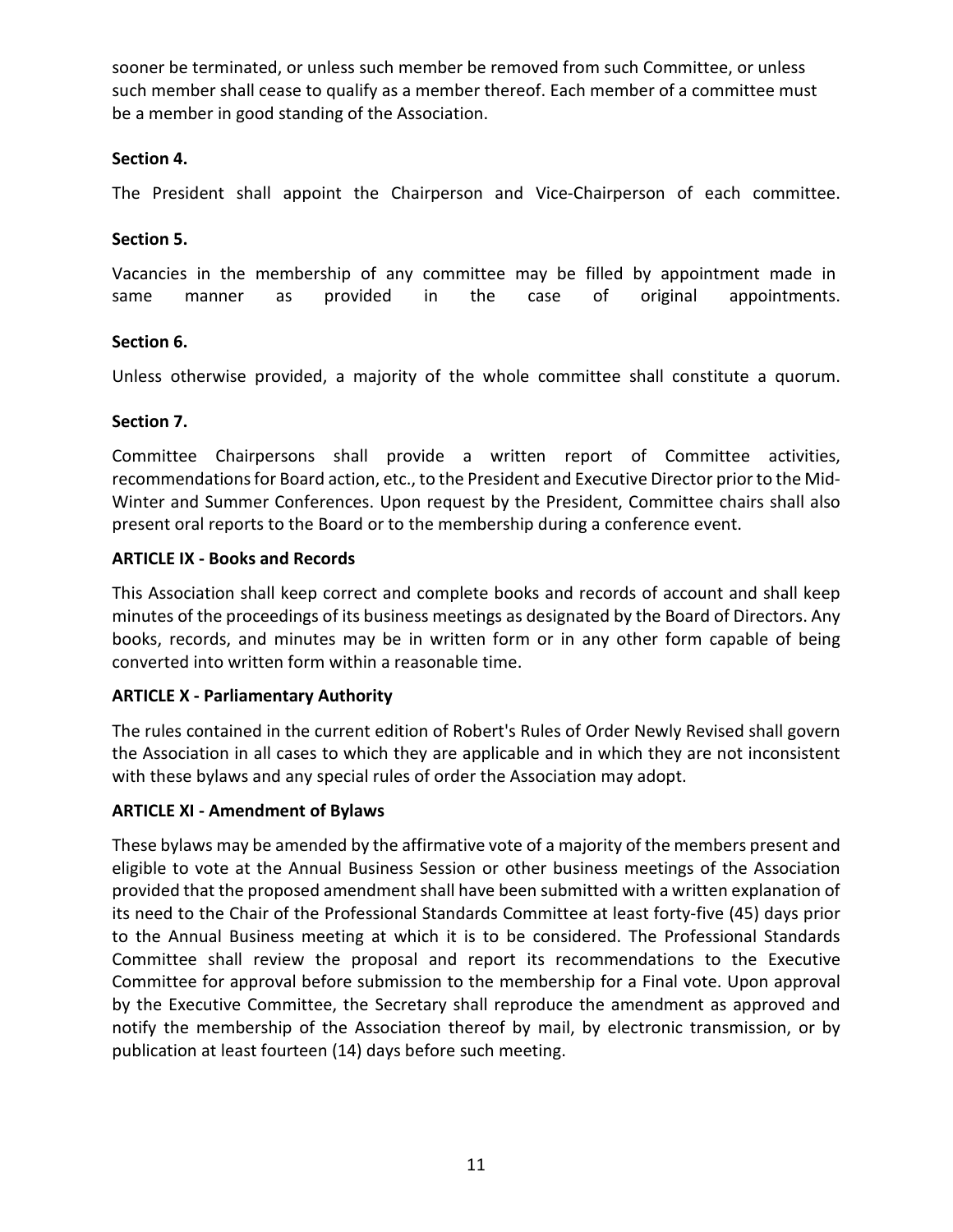### **Article XII-Endorsements Section 1. - General**

This article sets forth the general guidelines for the endorsement of candidates by the Florida Police Chiefs Association. While these guidelines provide guidance to the Executive Director, Executive Committee and Board of Directors, individual situations will determine whether an endorsement is forthcoming from the Association. The Executive Director will submit any endorsement on behalf of the Association. Each endorsement issued is a singular decision and should not infer future endorsements for any person or office.

### **Section 2. – Political Candidates**

The Association will only consider endorsements for the following statewide offices: Governor, Florida Cabinet positions, and U.S. Senators. All other State/National elected offices are excluded. An endorsement during one election cycle does not mandate or require a subsequent endorsement in any future election. The process for endorsements will involve:

- 1. Review of the candidate's position on policies affecting law enforcement and public safety to ensure it is supportive of the FPCA's policy platform.
- 2. Interview of the candidate or their designee either in person, by phone, or other electronic means.
- 3. Consultation with the Executive Committee, Board of Directors, and the FPCA lobbyist.
- 4. The polling of FPCA voting members. Poll results will not determine whether an endorsement is made but will be considered by the Board with all other relevant factors.
- 5. The approval or denial of the Board of Directors authorizing the Executive Director to provide an endorsement.

Any endorsement by the Association must have as its ultimate goal the furthering of the purposes and objectives of the Association.

#### **Section 3. – Members' Request**

From time to time, the Association receives requests to provide endorsements for members running for statewide, regional, local, and national offices related to law enforcement functions. The Association will consider each request individually as no two cases are identical.

In general, local cases will not be considered for endorsement without significant prior contribution by the requesting member to the Association. Significant contribution will be in addition to the requirement outlined below for national offices.

Request for endorsements for national law enforcement offices, such as IACP, will be considered on a case-by-case basis and only granted to *active* members. For purposes of this Article, an *active* member is defined as meeting the following requirement:

- 1) Continuous member of the FPCA for the last four years.
- 2) Active member of at least one FPCA Committee for the last two years. Requirement is met by participating in at least 50% of Committee meetings or calls during the time period.
- 3) Attendance at four FPCA conferences in the last four years.
- 4) Approval by majority vote of the Board of Directors.